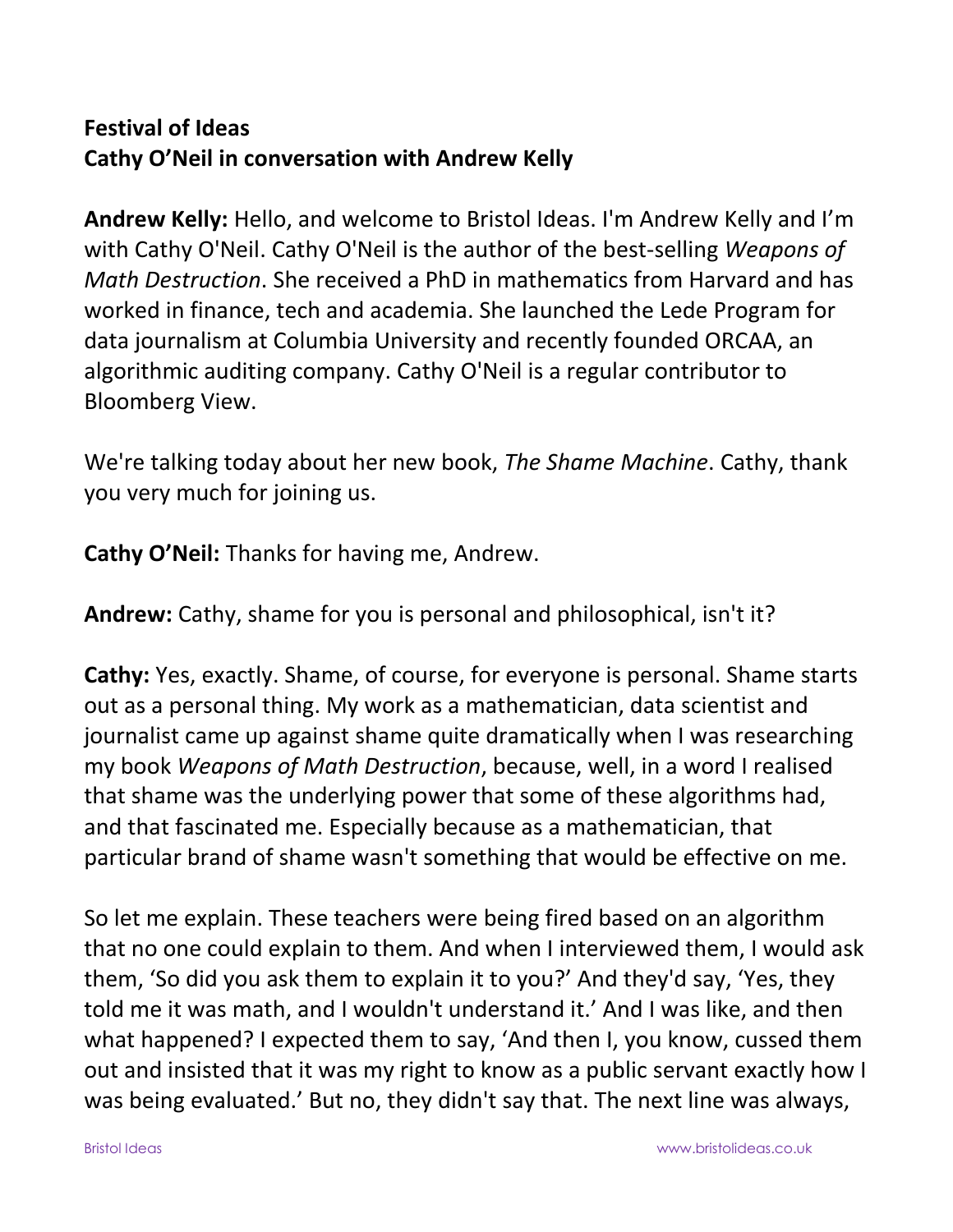'Yeah, well, I accepted that, I was silenced.' So that was just fascinating to me. Because as I said, as a mathematician, if someone tried to math shame me, it simply wouldn't work. So it was a strange kind of power to have over somebody.

**Andrew:** In the book, you situate the issue of shame within the way you've personally been shamed, in terms of weight and in terms of diabetes. Tell us about that experience.

**Cathy:** It's sort of a follow up to my observation of what happened to teachers in the face of math shaming. I put that in my pocket and a couple years later I was researching bariatric surgery, because I was at risk of getting diabetes. I was turning 40, my father had gotten diabetes at 40, my brother two years older than me had gotten diagnosed the year before. And I had all the risk factors, you know, obesity and I was having more and more trouble exercising. So I was doing my research because I knew that bariatric surgery was a very good treatment for diabetes, and it actually prevented it. And I should add, by the way, that I had been very fat shamed as a child, I'd spent much of my teenage-hood and young adulthood dieting unsuccessfully.

At some point, I thought I was over it. I thought I transcended that entire source of shame. Bariatric surgery is a weight loss surgery, primarily, even though it also should be a diabetes cure, in my opinion. Anyway, that's a little context, but I decided the summer my book came out to research bariatric surgery. And I was just inundated with fat shaming messages on ad tech, in the ad ecosystem that I had worked on. I knew exactly what was happening. That was the irony of it  $-1$  knew why these ads were being served to me because I've served ads to people based on their profiles, based on their search words. So I could even sort of explain it to someone. And yet the effect it had on me was dramatic. It confused me, it baffled me, it made me feel like crawling into a ball. It made me want to pay for a quick fix. It really made me just wonder, how can I make this go away? It made me, in a word, cede my rights. And that was the connection to the teachers that I'd seen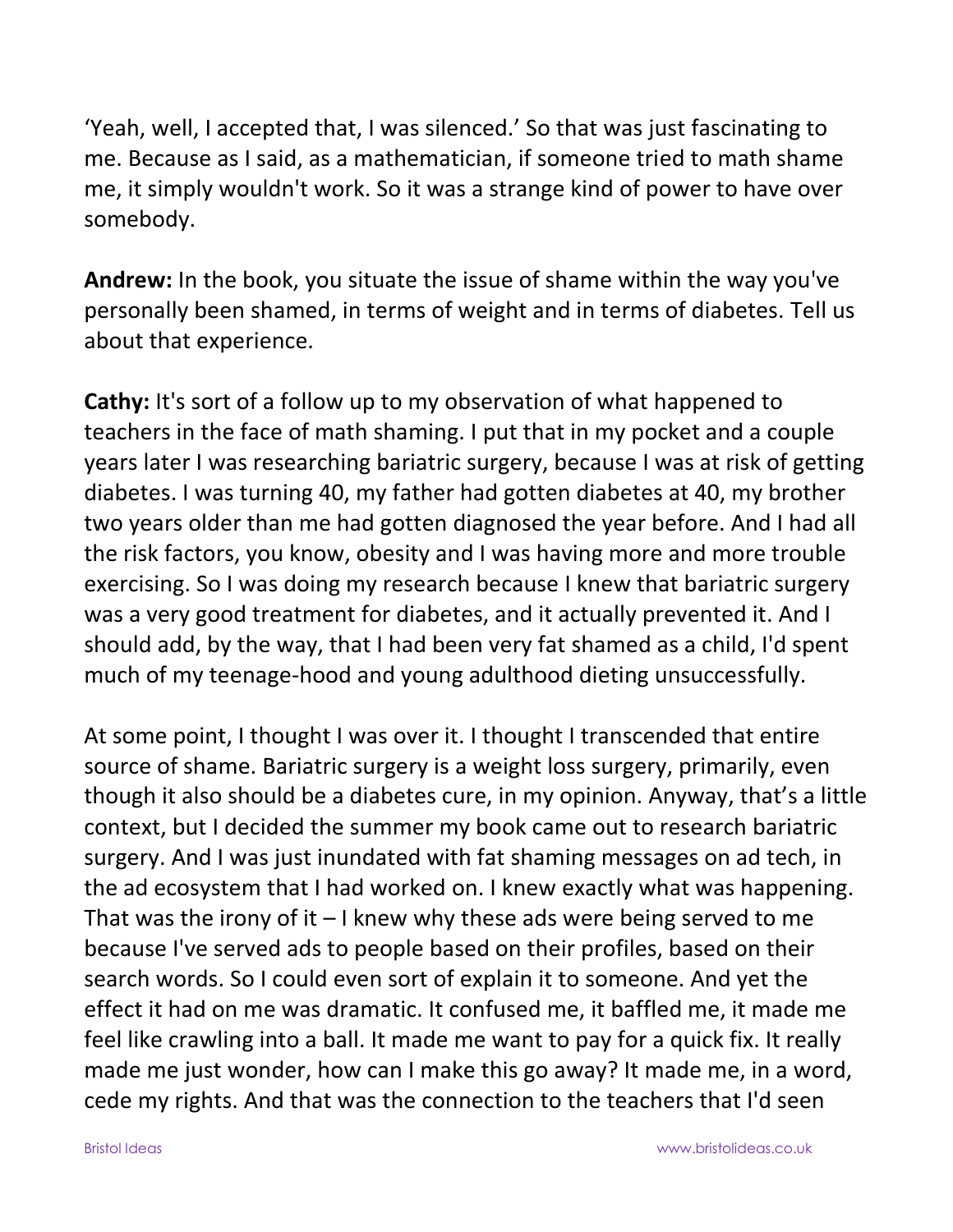before. It was like, oh, I get it now. Shame does that. It makes us fall apart. Our sense of identity, our sense of self-worth falls apart so dramatically that in that moment of cognitive dissonance, where we're like, 'Wait, am I a good person? Am I worthy, or maybe I'm not worthy.' At that moment, you are just willing to grab at straws to try to reestablish yourself.

**Andrew:** When I was reading the book, I was thinking back to my school days, when I went through various periods of being shamed. I can recall many times having to stand in the corner because I'd misbehaved. I can remember dropping down classes at school, which my parents were not happy with and made me feel quite ashamed. And growing up relatively poor and living in what we call council housing, and you call public housing, you felt ashamed in a way, in comparison to some of your colleagues. But one of the most cruel things I remember at school – which I didn't suffer from (as lunch was always at home) – was free school meals. The kids at school who had the free school meals had to stand in a separate queue, so everyone knew who they were. And they suffered for that. There's no question about that. And I do think some of the things that I felt humiliated by, that I'm ashamed of, did stay with me for a long time – and I didn't have the worst of it, and certainly didn't feel ashamed during a period, for example, when social media existed.

**Cathy:** Yeah, well, there's a lot there. But I just want to jump on that notion that your school had a separate line. One of the things I kept coming to, just sticking with the teachers I talked about earlier, for example, for a moment, is that the power of that unfair scoring system. By the way, mathematically speaking, that was almost a random number generator, I later found out, it was very meaningless. So one of the reasons they were hesitant to explain it to the teachers is because it was random. It was just a tool of power over the teachers. And it was inherently shaming. Inherently shaming. Because it was just a number that was supposed to evaluate your teaching. And then on top of it, if they asked questions, they got directly shamed. It was a great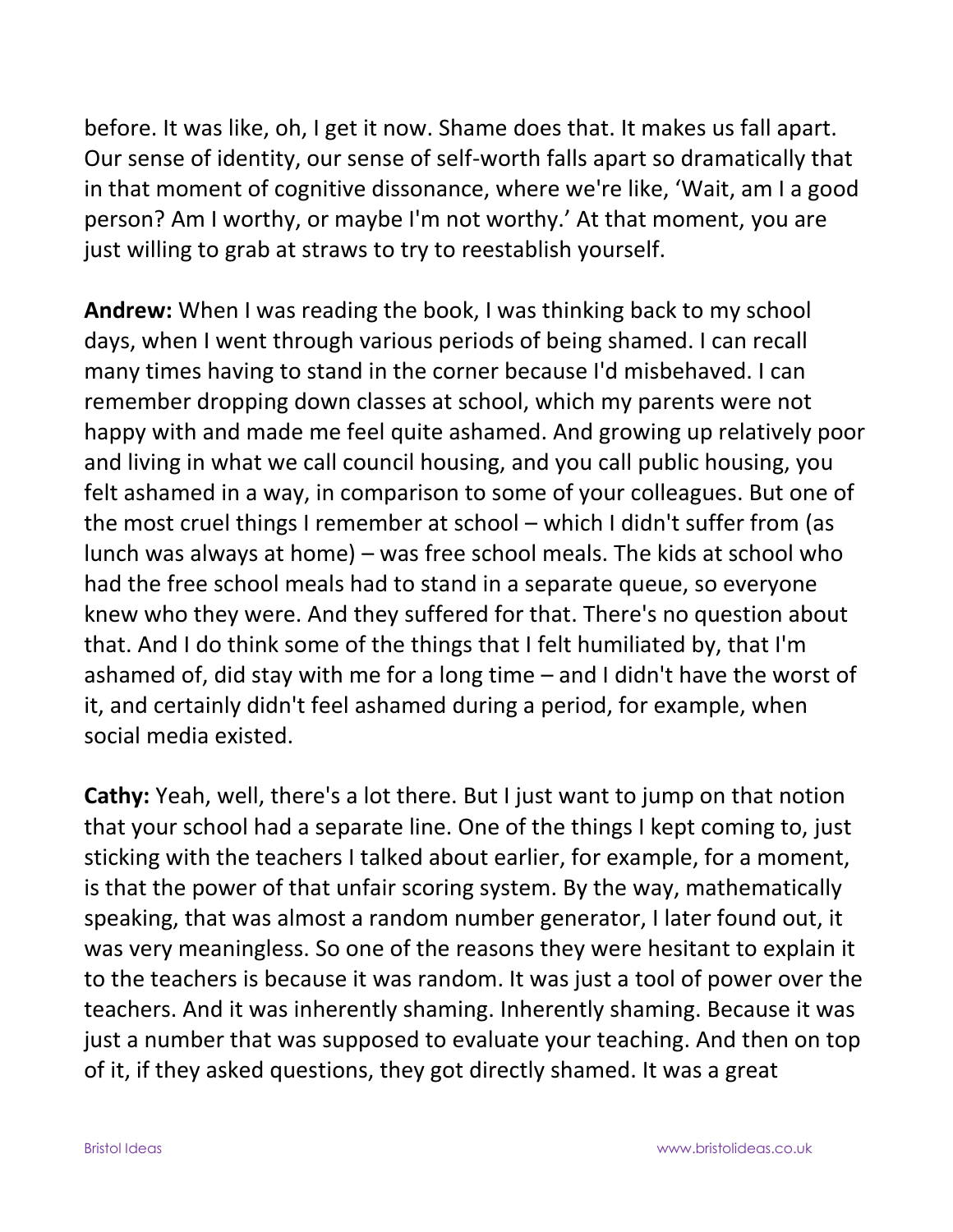example, I think, of how shame is used by people in power to maintain the status quo, and to blame the victims of a shaming system.

I think that school lunch example that you're describing is another example of that. I actually have a section of my book devoted to school lunches and to school lunch and shame. It's just dramatically terrible. It's the best sort of example in fact, I think, of what I call punching down shame, if I may – shaming somebody based on something they cannot choose to conform to, or shaming somebody who has no right to defend themselves or no chance to be redeemed. I call those choice and voice. And both of those, of course, are completely obvious when you're talking about children. And moreover, it's an institutional design of a school room, a school lunchroom, that does this. It's embedded in the actual design of the institution to shame children for being poor. And what it does successfully, besides shaming those children, is it sort of sets up a lifetime of saying you're poor, it's your fault, you should be ashamed, rather than the alternative, which I think is kind of the reason that we do it this way, which is this is a society's problem, we need to help folks, we need to decrease inequality, we need to remove dignity violations, and we need to recognise people's humanity.

That's just too much work for us as a society. We don't want to do it. We don't want to do that work. We don't want to acknowledge it as a universal problem. So we just blame the victims and it's just institutionally embedded. And it's a great example.

**Andrew:** Let's stay with punching down at the moment and then come on to the to the other area. You talk in the book about various examples of this: addiction, obesity we've talked about, poverty we've talked about, but also about ageing and about dementia. Tell us a little bit about that.

**Cathy:** I was lucky enough to give a TED talk about my first book, *Weapons of Math* Destruction, on the themes of that book. And I met an anti-ageing activist, an ageism activist, Ashton Applewhite, who really explained to me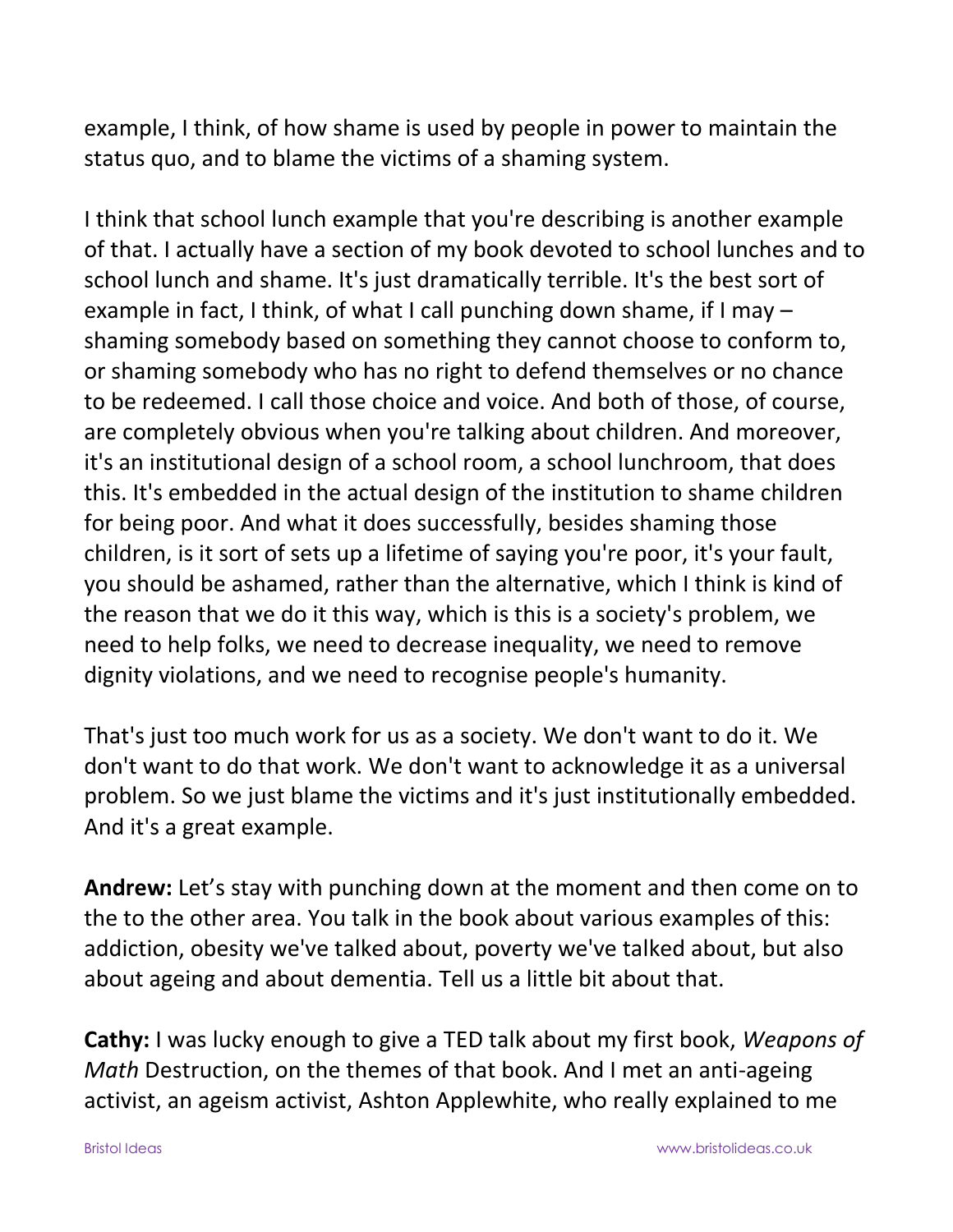just how unbelievably ageist we are without even really acknowledging it. It's not the same thing as fat shame, where you're actually just allowed to say, 'Oh, you're fat. You must be lazy,' you know, just blame people for being fat. That's just like an actually acceptable form of taunting, at least in the United States. When it comes to ageism, it's just a little bit more subtle than that, but in some sense more prevalent. Because we talk about ourselves that way. We say, 'Oh, I feel old,' you know? Once you start sensitising yourself to the extent of ageism happening around you, it's baffling. So it totally makes sense.

In fact, I think, probably the most traditional profiteering industry that bases itself on shame is the cosmetics industry. Probably the first industry that sort of really, truly profited directly by saying you should be ashamed of yourself for the natural ageing process happening to your body and in order to, like make that 'go away', quote-unquote, because you're not actually going to make that go away, you should buy this product from us and we will make you feel like you're doing something about it. And by the way, not coincidentally, will also make you feel like there's a choice in the matter when in fact there is no choice. So that's sort of classic punching down shame, that you're acting as if there is a choice, and you should make the right choice, and you should buy our product in order to do that.

You talked about dementia. As a rule, I enjoy debunking pseudoscience. So I grabbed the opportunity in this example, which was the product called Prevagen, which is highly, highly advertised in the US. Maybe also in the UK, I'm not sure. But it's this… it's really terrible statistics. One of the things that's different, instead of just shaming women, it actually shames men just as much, so that's an innovation, I guess, which is to say it sort of makes people feel like oh, if you're older, you must be losing it, you must be going senile, you're not as quick as you once were, you have to keep up. And a lot of the ad is in the theme of you have to keep up with your younger colleagues. And the idea is you take this extract of jellyfish, and then you're smarter and you have better memory. There's no evidence to that. The so-called study that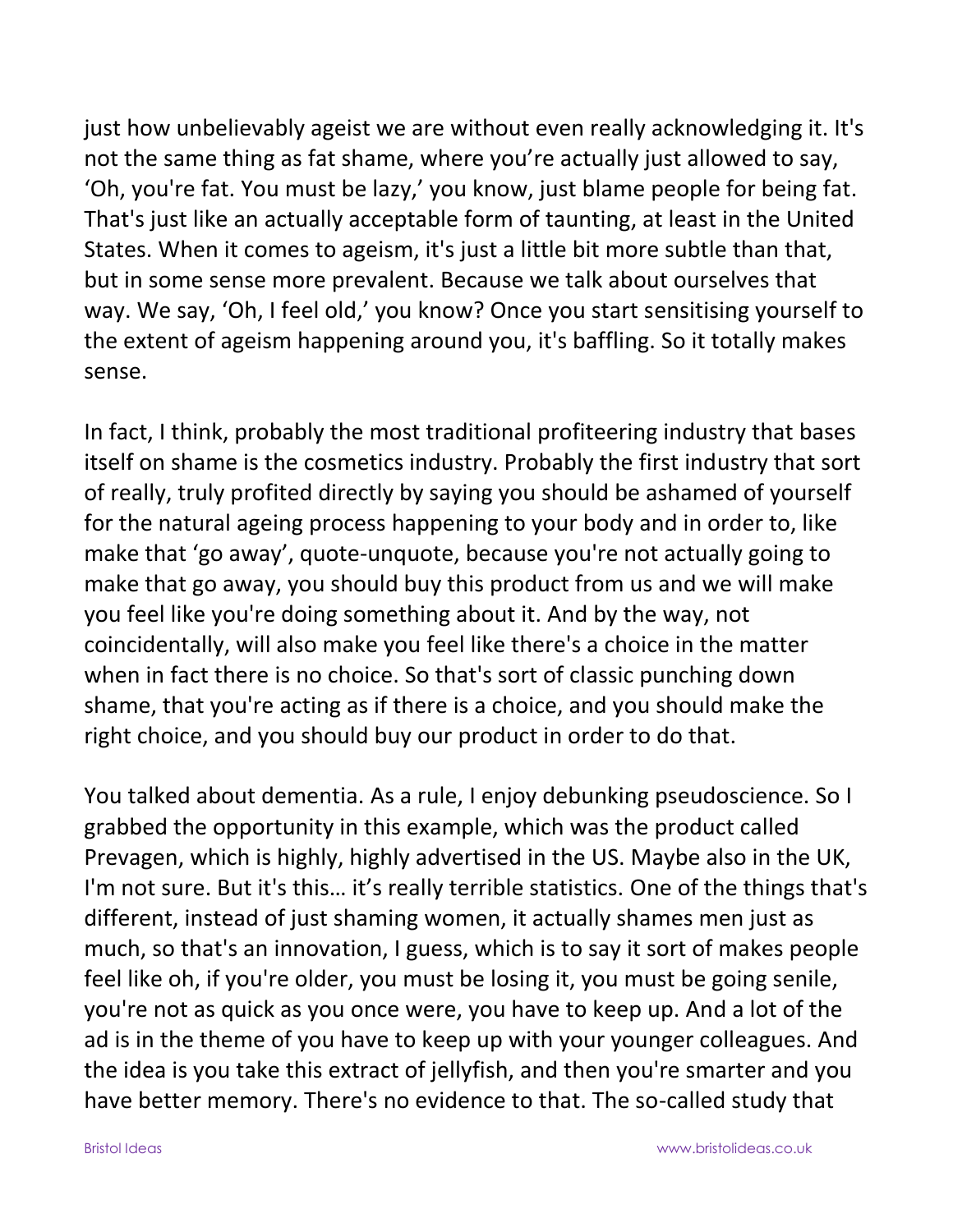they designed failed to come up with anything so they just did a bunch of cherry-picking of data until they could claim that they had a result, which was absolutely not science.

But I guess the larger point is… well, there are two points. One is that it turns out it's very profitable – because this is a company that's making a huge amount of profit – very profitable to shame people based on the natural ageing process. And number two, it helps to have pseudoscience backing it. So there's like that kind of authoritative, you know, you're not as scientist yourself, so you can't ask questions and you should just trust us – that aspect, which I'm always attuned to, because as a mathematician, and as a scientist, it is an abuse of authority and trust.

**Andrew:** It's incredibly valuable work you've been doing there. You talked about the shame industrial complex. Could you explain that for us?

**Cathy:** Yes, so I wanted to sort of capture this notion... Shame, of course, can happen between two people and I talk about that as well. But I wanted to capture this larger notion that I was becoming aware of in my observations of shame, where institutions and corporations were either profiting directly by shaming people or they were institutionally propagating themselves, keeping the status quo fixed by shaming people. This social mechanism of shame was being used to profit the institution. One example would be the Catholic Church. Instead of acknowledging the abuse by priests, they shamed the victims for decades, just to avoid accountability, right? So there's a huge amount of power shame, shaming by power to hold power to maintain power. And then there's profiteering shame, which is shaming by companies to make money.

Now, I will add, by the way, that there's a new form of that second type, that profiteering type, where instead of in the traditional model – the cosmetics industry, the weight loss industry, I would even say the rehab industry, and for that matter, pharmaceutical companies like Sacklers which were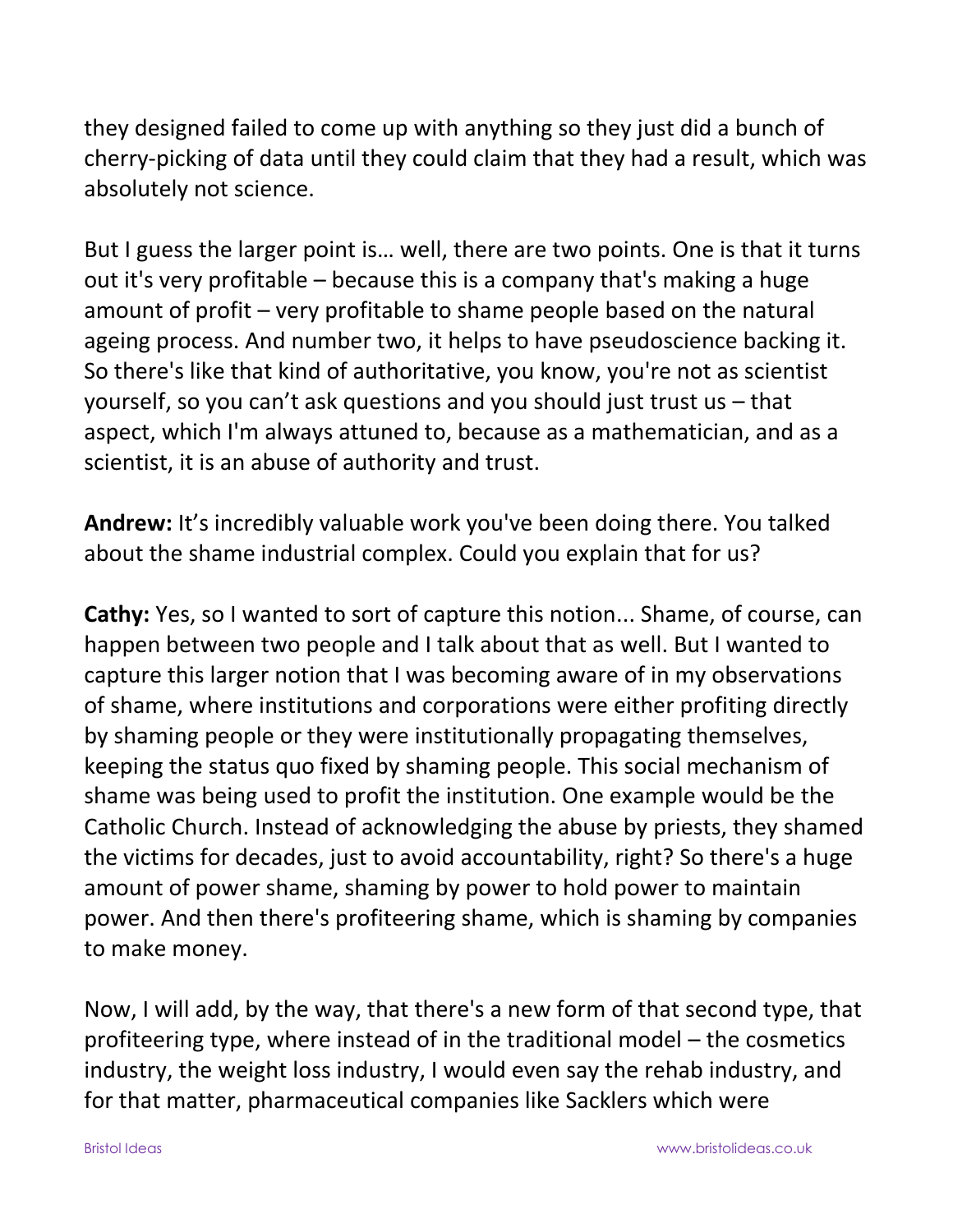profiteering off addiction, that model is to make people feel ashamed to make them buy your product – there's a new model, and that is social media, which is not directly shaming people to make them buy your product, but rather setting up an environment where people are become addicted and conditioned to shame each other. And while they're doing so, profiting off them. In other words, Facebook and Instagram, TikTok, all of them, they basically build their algorithms to serve you the content and put you in an environment, a designed environment, where you and your friends will be served the most outrageous content from the other nearby but different norm group.

So you'll be outraged and you'll lob a shame grenade over the corner of your circle to the next circle over. They will then become outraged that you tried to shame them and they'll fire back and you get in these endless cycles. Why does this work? Because it optimises profit for the social media engines. And so it is not surprising when you think about it. That what keeps us on Facebook – which is what they optimise to do – is getting into these shaming spirals.

There are two reasons for that. First of all, shaming feels terrible. It feels terrible to be ashamed, so you really want to punch back as soon as it happens. And number two, which is probably even more important, it feels good to shame other people, it actually feels good. There is a pleasure centre stimulation when we shame other people. And that's OK historically, right? We evolved not just to survive in a community, but to police that community to some extent, in order to keep the community cohesive. So there are impulses to shame other people when they break the rules that that can be healthy. But in the age of social media, those sorts of healthy impulses have been hijacked to become toxic. And that's actually what we get retweeted for and liked and reposted for. So we get conditioned to perform more and more toxic behaviour in the context of shaming and in the context of profiting the social media platforms.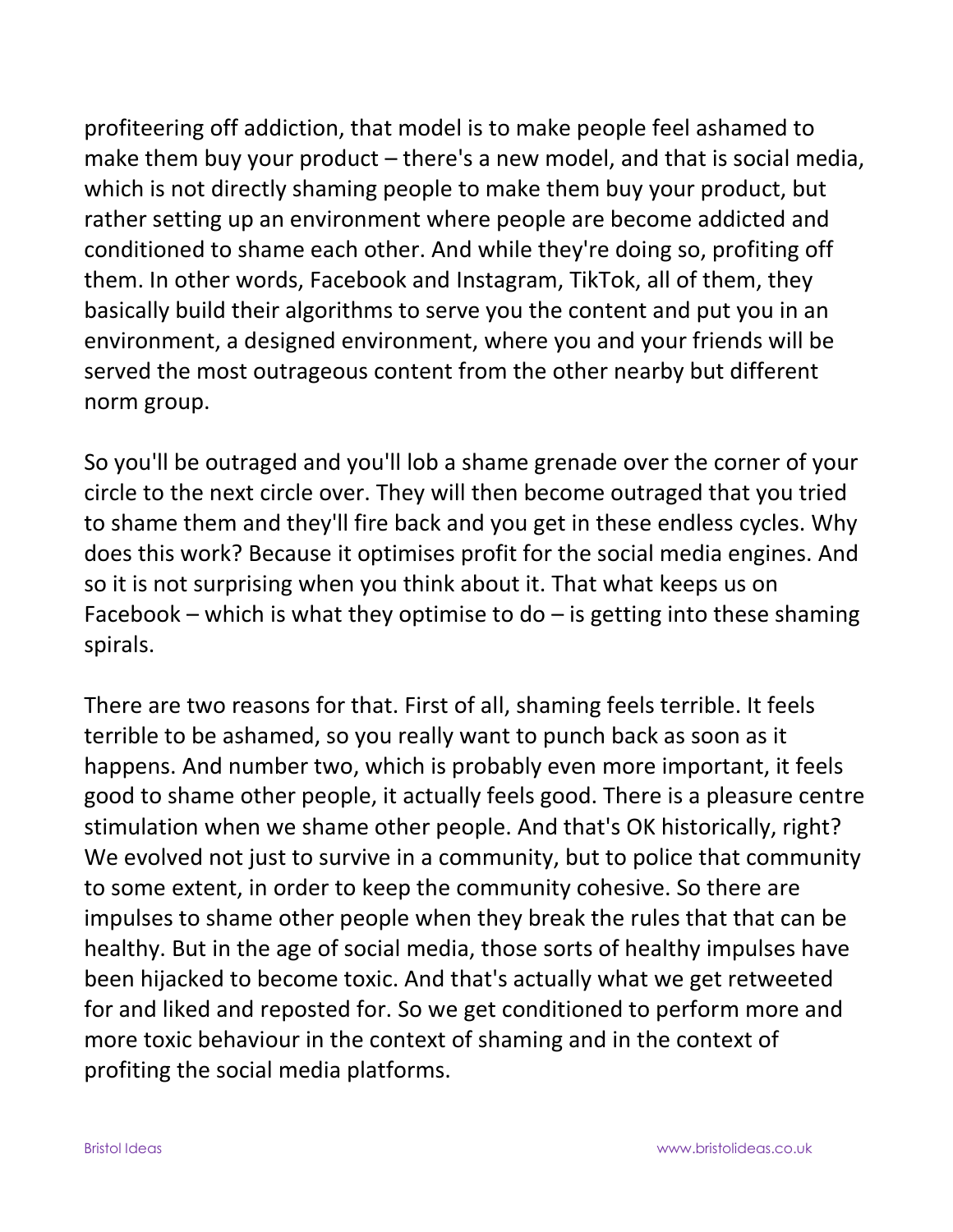**Andrew:** So you've got punching down, but you also talk about punching up, and perhaps a better use of shaming techniques. Tell us about that.

**Cathy:** I've only talked really about un-useful versions of shame until this moment, but I don't want to make the claim that we should stop shaming. Shame is really important. As I pointed out, there are healthy uses of shame. Shame is essentially the way we convinced people that there's something that they want and then there's something that the community that they live in wants or needs, and they have to balance those two issues. They can't just do what they want, they have to sometimes do what the community needs them to do. An example would be shaming someone for hoarding food in a famine. You have to share your food in times of scarcity. And that's appropriate. It's appropriate because it saves lives. And the flip side of that is being ashamed, being shamed, feels so bad, in large part because in the context of famine and hoarding food, if you were doing something that was shameful, the threat of being expelled from the community and dying of exposure was real. So it made sense for it to be an existential threat to your existence.

So punching up shame, which is basically the opposite of punching down shame, means that you are shaming somebody who has a choice and who has a voice. And again, what that means is they could conform to the norm, they have the choice to, unlike somebody who's poor who can't just be like, 'Oh, I've decided to be rich.' They have a voice which means they can defend themselves if they've been misinterpreted. It means they can be redeemed, which means that they're going to be seen by the community long enough to be seen to be improving their behaviour. So it's not like a sort of drive-by shaming event where you just shame someone, you never see them again, you lose touch with them, which so often happens on social media. Punching up means, 'I'm watching, and you have a choice and you're making the wrong choice, and we need you to do better.'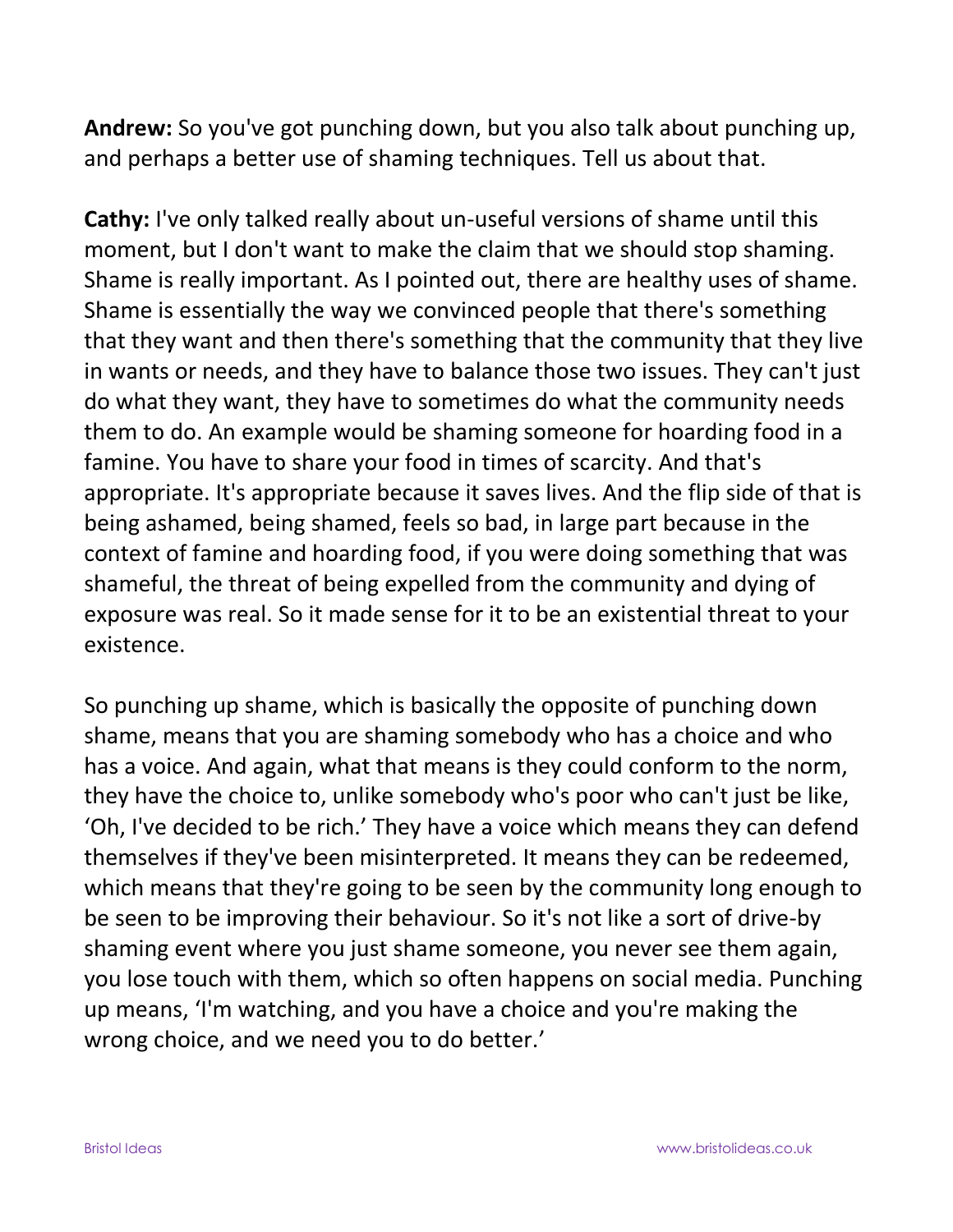**Andrew:** I think when it comes to holding the powerful to account, for example, we've got a very interesting case in the UK at the moment where our two senior politicians, the Prime Minister and the Chancellor of the Exchequer, having claimed not to have attended parties under lockdown, abiding by the rules that everyone else was expected to abide by, have recently been fined for attending parties during lockdown and have refused to resign. It's a problem compounded by them effectively misleading Parliament, which should be a resigning matter. But it is difficult to see, particularly at the moment where the argument is, well, they've apologised, it was a mistake, they've paid their fine, but there are bigger issues to deal with – the cost-of-living crisis through to Ukraine – how shamed they can be, and what action can be taken against them.

**Cathy:** I completely agree with you that this is a perfect setup for punching up shame in the following senses. They have broken norms that they expected other people to agree to, evidently. And so there is a sort of shared norm by which people – and by the way, I should say that punching up, even though it means it's appropriate shame doesn't mean it's going to work. So punching up shame doesn't always work. It requires that the people you're targeting actually share the norm. And it requires that there's a certain amount of pressure for them to conform beyond just their felt shame. So is the norm truly universal? That's an important question. And I think that probably the most disappointing thing for the average citizen is that maybe Boris Johnson didn't actually believe in these things, believe in these rules. And that's the hypocrisy that is so obnoxious. Maybe he doesn't mind misleading parliament and that's also something that's shocking, because that's a norm that is expected to be universal. And then the question is, is there enough pressure to actually force him to do more than just apologise? And, of course, I did in the book talk about the fact that there's a difference between a fake apology and a real apology.

I have this notion in my book, which is the phases of shame. The first phase of shame is when you just feel ashamed. There's the possibility that Boris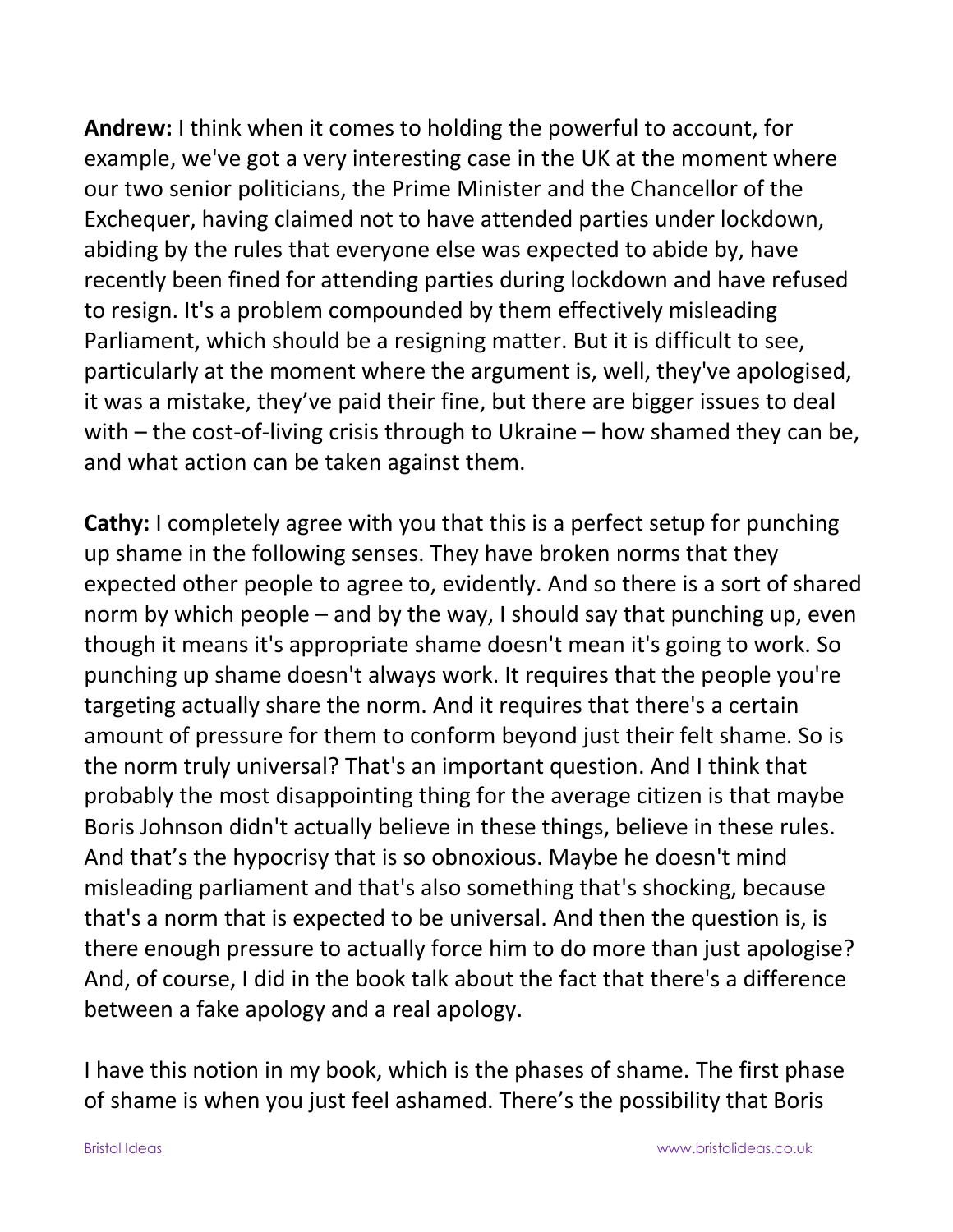Johnson just never felt ashamed of his actions, so that would really mean that he doesn't share the norm in the first place. So let's put that aside as a possibility, in which case it's just not going to really work unless somebody else makes him resign somehow, with some kind of threats. But let's put that aside and assume that he did actually feel ashamed of this.

The second stage of shame would be a cognitive dissonance, where you're just like, 'Am I a bad person for this? I don't want to think of myself as a bad person. I will stop thinking about this.' So it's kind of a denial phase. Most people have private issues that they feel ashamed of, and they have private interactions with themselves over it. They can sit in denial for years, possibly forever. They could get triggered to feel shamed about something again, and then go back into denial. That's typically how people end their lives. They don't really go to the third stage. Which Boris Johnson was probably forced to, because it's not something that can be left alone, right?

The third stage would be reckoning. That's a personal reckoning. That's when you say, 'Oh, I really did something wrong. I really did something wrong.' By the way, you can also go through reckoning and the stages of shame if it's punching down shame, where you recognise, 'Hey, this doesn't work for me.' I feel like I went through stage three at the age of 25 when I said diets just don't work for me. And even if you go through stage three, you can still be triggered back to stage one, as I was researching bariatric surgery. I felt fat shamed again. So then the question is, did Boris Johnson ever actually reckon with his shame? That's a big question.

And then the fourth stage if one gets there, which is not always true of course, is when you don't just reckon with it as an individual, but as a society, that's when you say, 'Oh, wow, like people like me are really screwing it up for the rest of the people because we set bad examples and blah, blah, blah.' It's thinking about it as you are not just one person, but as a member of society. It's a social justice issue. Sometimes, if you're thinking fat shaming, you're like, wow, like, the diet industry really makes money off of products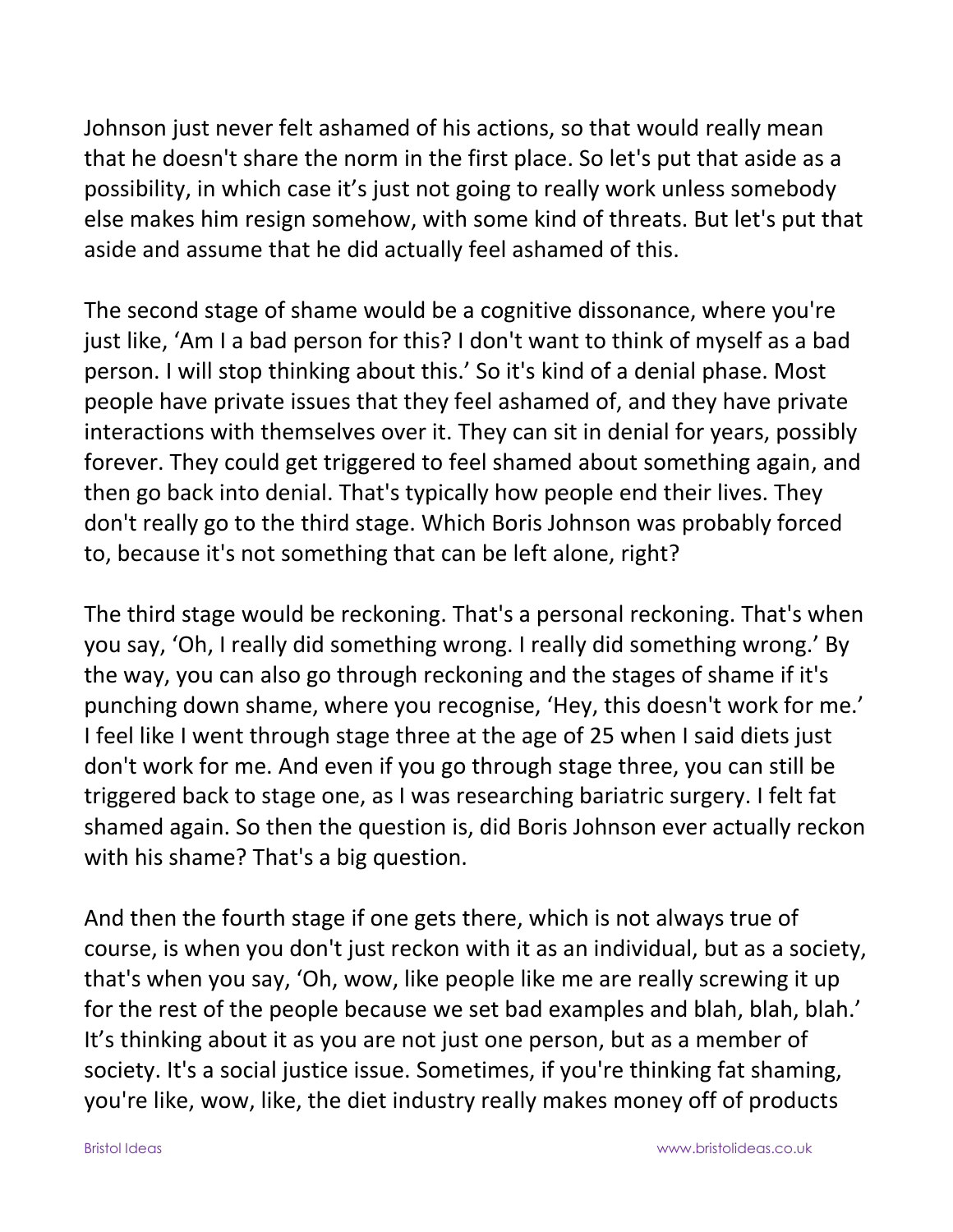that don't work, and they charge us money, and they make us feel bad for the product failing. That would be stage four of fat shaming. So going back to the apology, and I'm sorry this is such a long-winded answer, but you can really tell when somebody apologises whether they've gone through the reckoning.

You can tell when a when somebody's gone through the reckoning phase, the first or the second reckoning, as a personal matter or as a social justice matter. If they haven't… let's start there. If they haven't gone through that reckoning, they will say, I'm sorry it made you feel bad, what happened. Because they haven't acknowledged, they haven't reckoned, they haven't acknowledged that what they did was shameful. And they can't say it out loud.

It's actually kind of amazing when you're observing this…I mean, I'm not saying it's a perfect model for how people go through shame, but it's a pretty good model. You'll see that when people really have reckoned, they'll say it. They're like, 'Oh, yeah, I did it wrong. I was wrong. And I hurt people. And I'm sorry.' And that just makes such a difference, because it's a real apology. I haven't studied Boris Johnson's apology. But certainly paying a fine doesn't require reckoning. Giving a true apology does.

I have an example in my book of George Wallace, who was a segregationist, a virulent segregationist. He blocked Black children from going into a school at a certain point. And then he was shot. He was running for president against Shirley Chisholm, a Black woman, who visited him in the hospital after being shot, and he was so touched by her humanity that he really went through the reckoning, not just for himself, but as a social justice issue. He apologised full-throatedly to the Black community and was beloved by them after that. It just goes to show you that you can actually do something much worse, much worse than having a party when it's against the rules. If you really truly apologise, people will forgive you. The best possible thing that we can say about humans is that we actually do forgive each other. But it does take that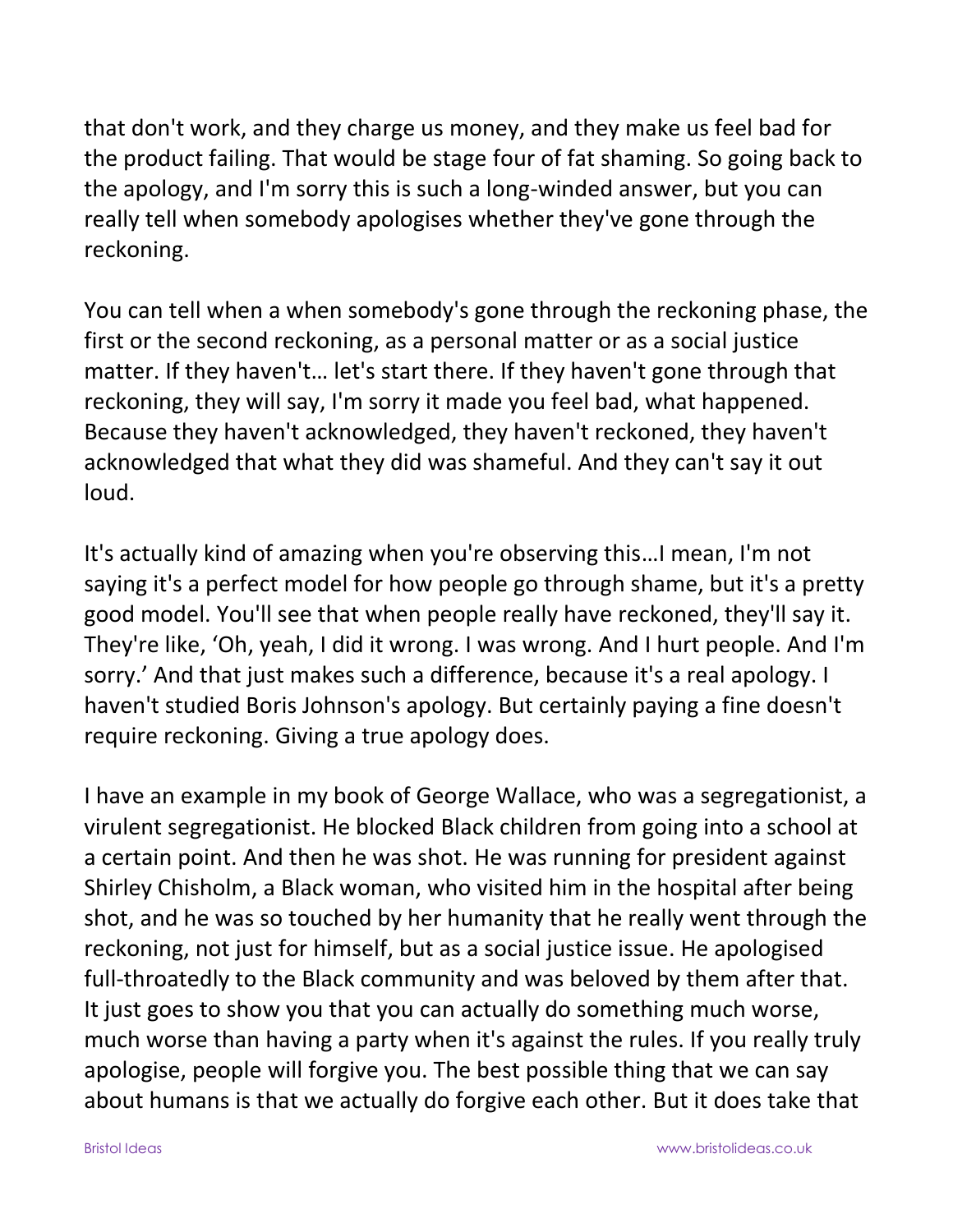reckoning to have happened and a real apology. So you'll have to tell me what the apology was like.

**Andrew:** Oh, I think it was… I think its seriousness is in question, really. I think that it's on top of statements made to in the House of Commons saying that no parties took place, and it's also on top of the big campaigns that happened in last spring, for example, on making sure that people didn't break lockdown rules because the NHS, our National Health Service, would have been overwhelmed, as any health service would have been overwhelmed if there hadn't been actions taking place. I think most people… certainly the immediate opinion polling suggests that it's disingenuous, but, of course, these things can change very quickly. So I don't think people accept it. The story has a long way to run yet. It's only the first, for example, of the fines. There are other parties that are being investigated and we'll have to see what happens over the next few weeks. Before this, before Ukraine, before the Russian invasion of Ukraine, there were a number of MPs in his own party who were lining up for a vote of no confidence in his leadership, and it was thought that that may have gone through, but of course the international situation has changed that. But certainly the feeling I get is that people see it as disingenuous. But on the other hand, his colleagues are rallying around him.

**Cathy:** It's interesting to me, the lawyered-up apology. I think you guys have a litigious society, we have a very litigious society. I talk about Harvey Weinstein's lawyered up apology/non-apology. It is interesting to me, because, again, we do forgive people with real apologies. So the lawyered-up apology is self-defeating, because lawyers never allow you to admit wrongdoing. But without that admission, it's just a fake apology, and it will never actually clear you. I don't know really what lawyers think that they're accomplishing. They're just sort of extending the conversation longer, which is not to the benefit of the person who's trying to get the conversation to move forward. And I think you're right that the war in Ukraine is probably the distraction that Boris Johnson wanted and possibly needed to end this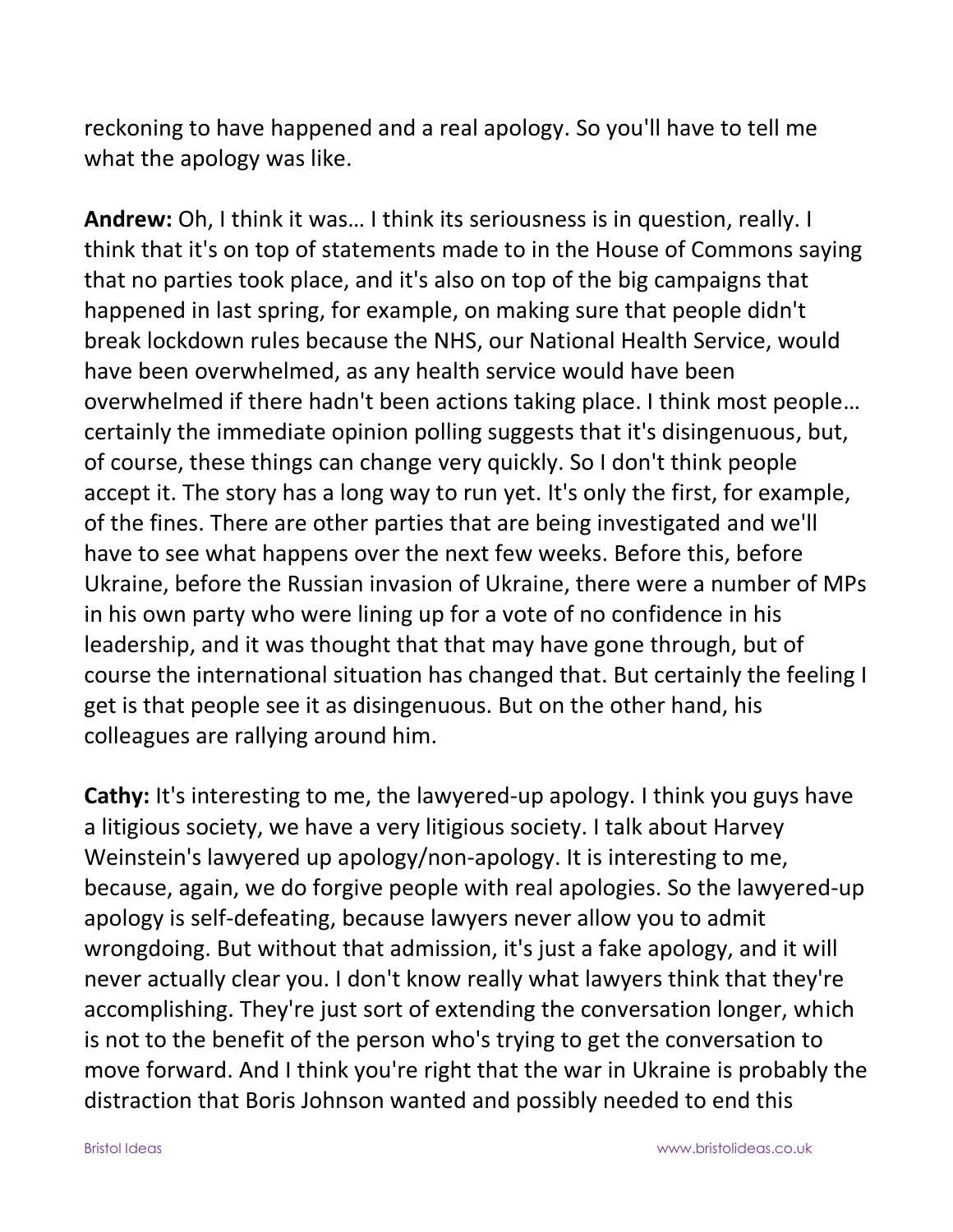conversation. But it might just continue. Once people get used to the shock of this European war, I feel like they're going start paying more attention to domestic matters again.

**Andrew:** I just want to ask you about a couple of other cases. You've talked about Harvey Weinstein. You talk about a number of successful cases of punching up. Larry Kramer's work, for example, was one during the AIDS crisis. And the second one, interestingly, going much further back, was the work of Mahatma Gandhi. Could you just tell us a little bit about those two?

**Cathy:** Yes, so Larry Kramer was an AIDS activist, a gay man who was simply sort of reviled as just too much at all times. He was too extreme, he was outrageous, which he was for the norms of the time. And I wanted to make the point that punching up is never considered polite. Shame is not a polite tool. Shame is a very crude, vicious tool, actually. Sometimes it's the only tool. And for civil rights movements, it is sometimes the only tool.

Mahatma Gandhi's Salt March, I talk about how he was viciously punching up at the British Empire for just not living up to their own stated ideals. So there's a norm there. And he was saying, you know, you're not what you think what you claim to be, you're hypocritical. And that's never polite, right? It's brutal. To actually punch up successfully requires you to topple the status quo, to expose them as cowards and hypocrites and to force their hand. And these are people who are in power, they don't want to change…. For that matter, Martin Luther King… we have a Martin Luther King Day in the United States, and people always pull out the sweetest, most peace-loving quotes that he said – it's highly edited. It's a very sort of sanitised version of his actual speeches, which were much more progressive and fiery. And it should be said that as much as we all claim to love Martin Luther King today, he was actually hated at the time because, again, he was punching up and he was doing it well. He was not considered civil – that was the biggest complaint, he was asking for too much too soon. It's not civilised.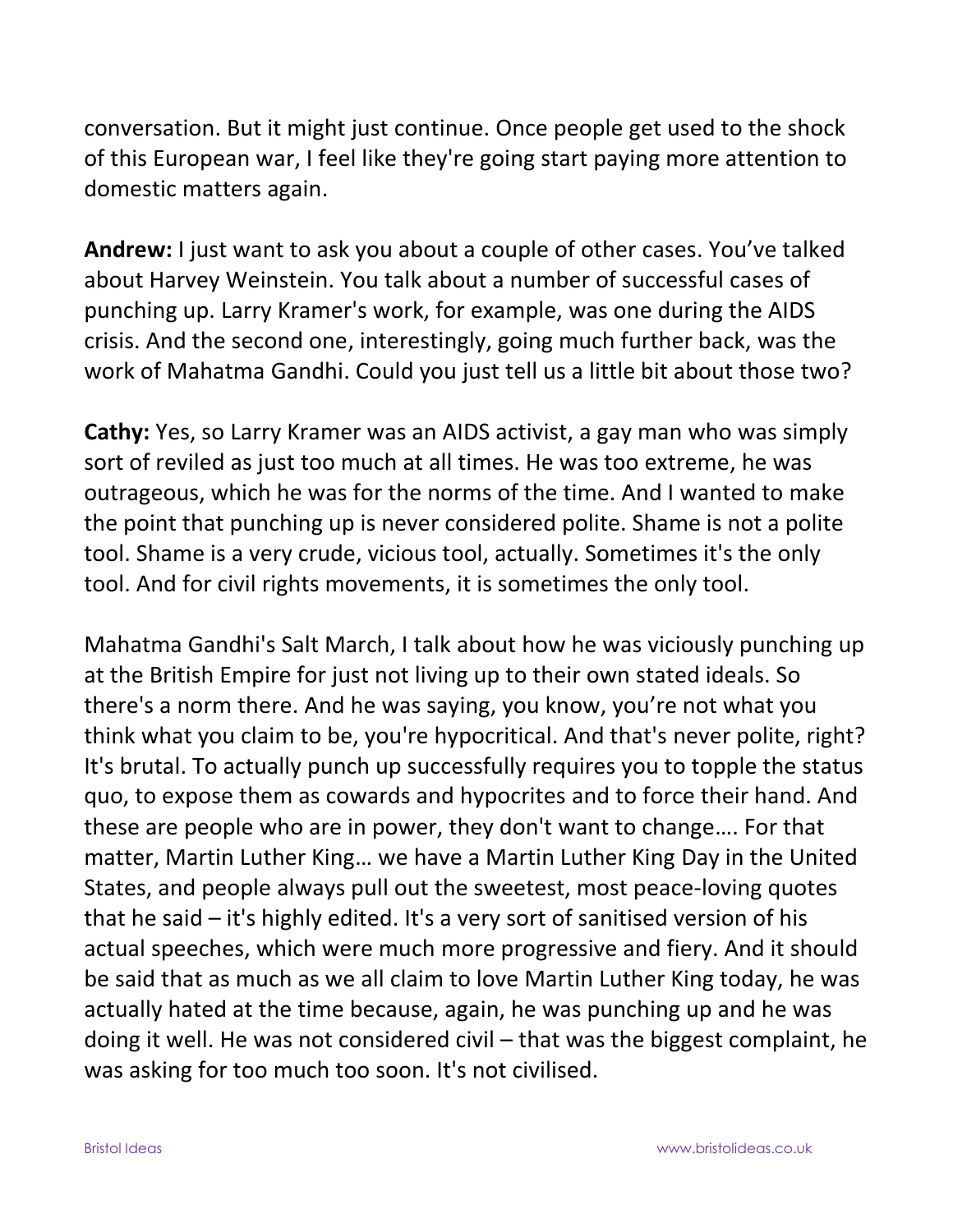So one of the most interesting things about punching up is that it's sometimes the only way progress is made and norms are changed.

Me Too is the movement I've referred to with respect to Harvey Weinstein. It doesn't look good for the folks who are put being targeted, right? They don't like it. They complain about it. They think they're going too far. It's uncivil. It's, 'How was I supposed to know, give me a pass because I was raised in a different time, blah, blah, blah.' The point is that, yes, it feels bad to be punched up at. You shouldn't expect, if you join a civil rights movement, that people will thank you for it. People will in fact tell you to stop because it looks bad. And that isn't a sign that you should necessarily stop if what you're doing is what you think is right. But you should, of course, make sure that it is in fact punching up, that it's not just punching down in a performative way.

**Andrew:** I want to move on to how this can be used progressively now, but just before that, you refer in the book, which is a big debate here in certain circles, about cancel culture. How serious a problem do you think this is? Or is it a problem at all?

**Cathy:** I think cancel culture is real. I think there is a chilling effect based on the policing of everyday people on social media. Again, there's a kind of pseudoscience going on, if you don't mind me saying it this way, of selection bias. The people who are most loudly complaining about cancel culture are the very people who have a voice and probably made a bad choice and were shamed for it and don't like it, right? So the true people that are being cancelled, the people that are truly being cancelled, I should say, are being silenced. You don't hear from them. There are people who make a mistake, and get publicly shamed for it, and you never hear from them again. Or the people that never get a job because of something they posted or a friend posted on social media that makes them look bad. You just don't hear from those folks. You hear from the people who don't like having consequences to their actions. So it's this ironic thing where the very people complaining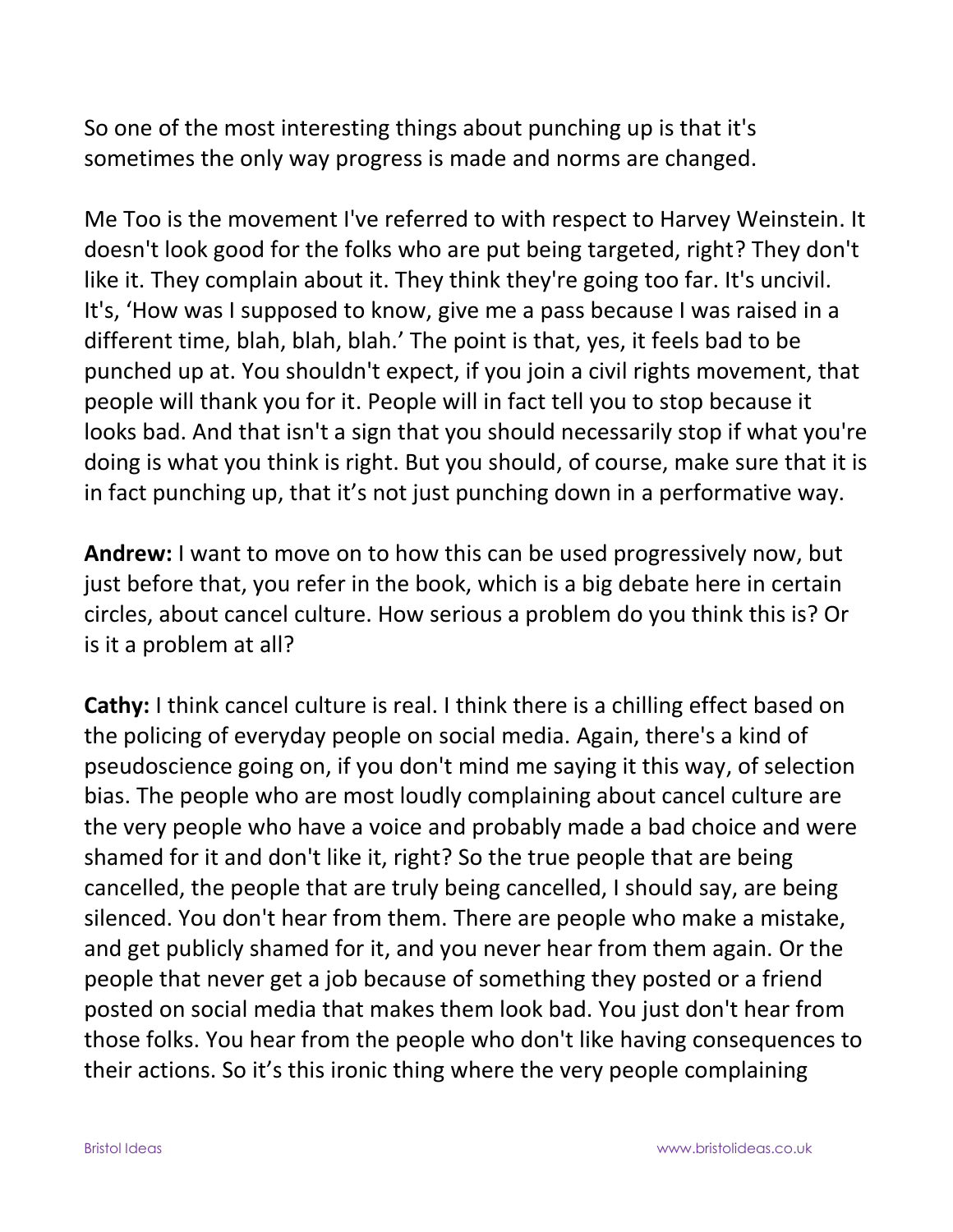about cancel culture are probably not the ones that are suffering from cancel culture.

I started a blog in 2010 and I really experimented with ideas. I was wrong half the time, people corrected me, and I thanked them. I said, 'Thank you for correcting me because it is a faster way to learn. And I'm going to come out tomorrow with another idea which might be wrong. And thank you for correcting me tomorrow if I'm wrong.' That's just not something I would do right now. I don't know anybody who would do that. Because the benefit of the doubt, the assumption of the benefit of the doubt, is no longer there because we have so many ways to be embarrassed and shamed for making mistakes that we know will live with us forever. I do think cancel culture is real, but I don't think it's being represented by the complaints about it.

**Andrew:** I think one of the problems with social media is that ability to trawl back and see things that have been said a long time ago. I'm just absolutely thankful that it wasn't around when I was younger, for example, because of the kinds of things that I know I said, which were not, I don't think, particularly dangerous or whatever, but you might not wish to be reminded of them sometimes. And the implications are just so, so intense now, I think. So how do we use shame in a positive way? Presumably you've got to be really careful how you use it. You've got to be sure you don't victimise people.

**Cathy:** Yes. Well, look, there's two levels that I'm going to give advice. The first level is individual. I will advise people to recognise shame when it's happening. So this is a lens through which to see shame. I want to think punching up, punching down, is it bullying, is it appropriate, will it work? I want you to analyse that before you engage, or even analyse it when you see it happening to other people and go to the defence of somebody who's punched down on, but also just don't punch down on people yourself, including your children, by the way. Don't shame your children for something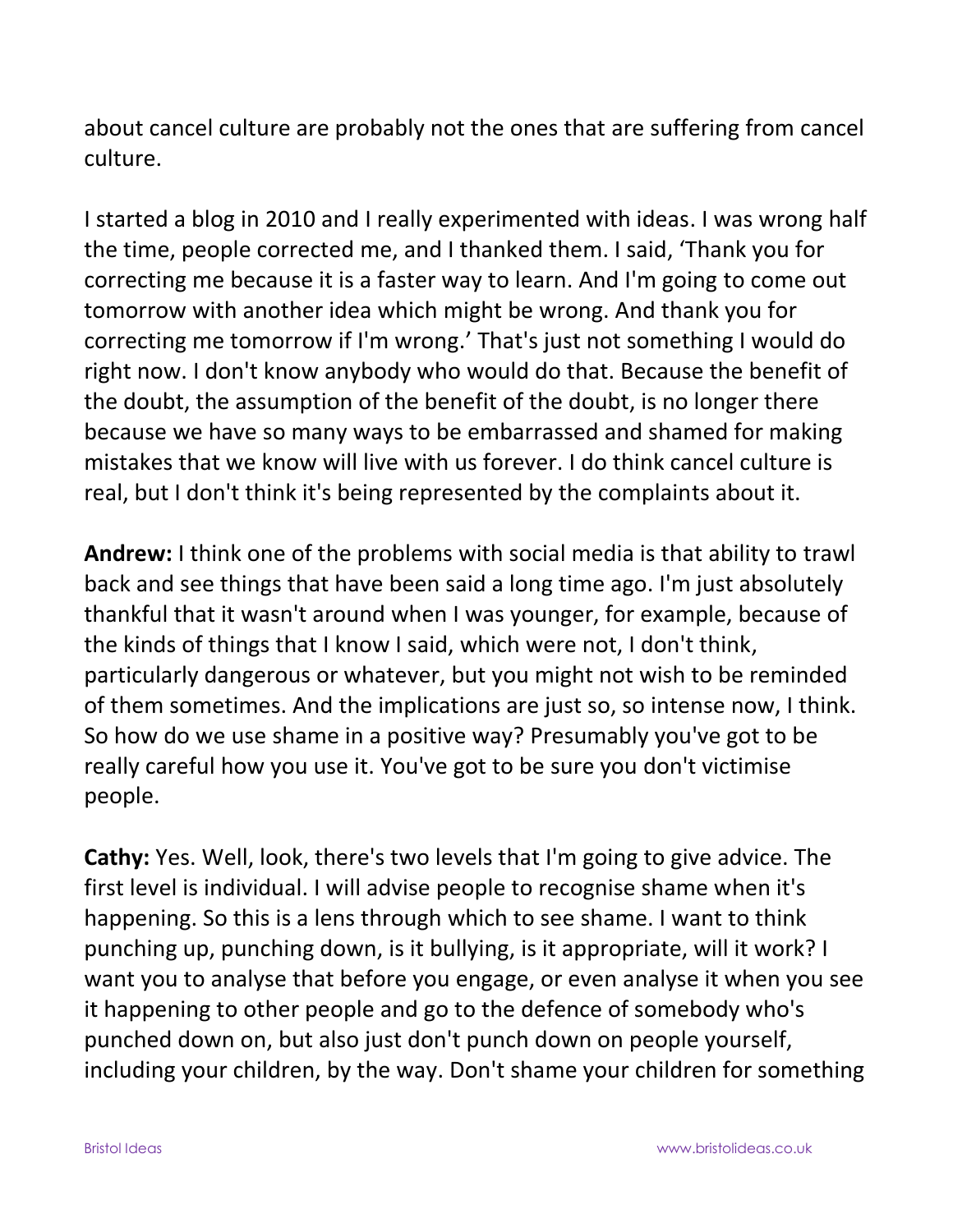they can't control like their body. Very basic things like that. Don't try to control your child's eating. That is inherently shaming and punching down.

So individually speaking, I would say aim higher. Just as important, I think, because I want to aim higher, I'm not trying to blame people for falling victim to the purposeful design, the intentional design of social media, if it's happening to you, it's because you're on social media. It's like you're a pawn in their game. They've gotten you to work for free for them. So I really want to aim higher. And I want to say social media has to be designed better. I want to say that our prison system in the States is inherently a shaming machine. Our welfare system is a shaming machine. Our rehab system is a shaming machine. People who have the power to design institutions, they must design institutions to avoid punching down shame.

And I have this handy way of thinking about that which comes from Donna Hicks, who is a really interesting woman who negotiates peace treaties and reconciliation conversations after wars. She has this list of dignity violations, and she claims that people need to sort through the dignity violations that they experienced before they can go on to a peace treaty. I feel like the dignity violations as a list really encapsulates quite well the signs that your institution is punching down, is inherently shaming. And so what we want to do is design institutions to avoid the dignity violations. And so that's the more important, specific call I'd have for people who read the book is that if you are part of the design of a system or of an institution, avoid dignity violations, because it's going to improve that shaming situation.

**Andrew:** And I think this is also critically important to what you talk about towards the end of the book, about having the basic services that a good society should have, the free childcare, the decent education, a roof over your head, a job, the chance to work, and even when the jobs aren't there for some people having some kind of guaranteed income programme.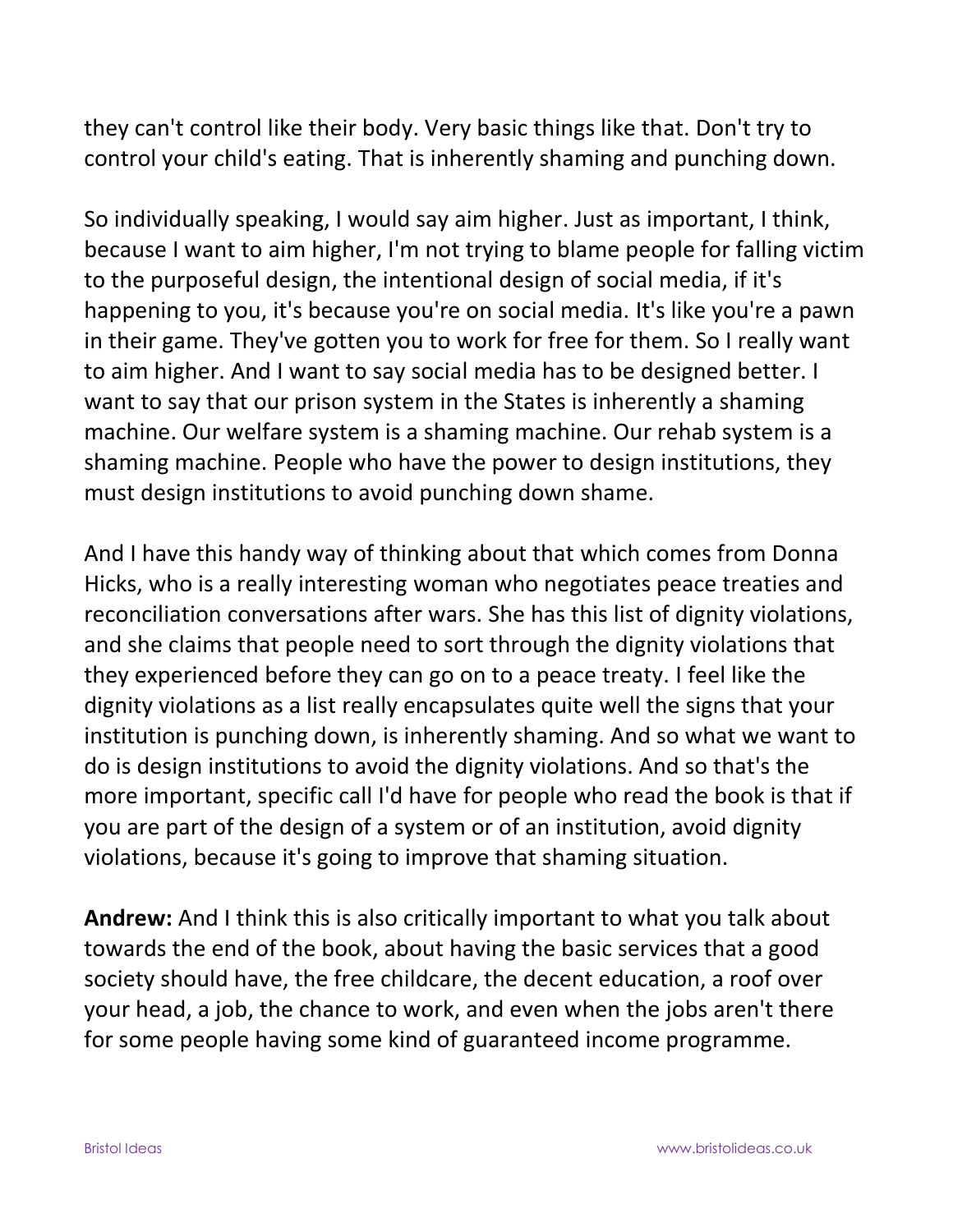**Cathy:** From my perspective, the inherently undignified situation of being deeply impoverished is something we can and should avoid. We should take it upon ourselves to control it. And we have that capacity. We just simply choose to blame the victims of these society-wide scourges, instead of addressing it directly. So I think that would be certainly the most direct way of countering poverty shame, to give people money. A large part of the shame of poverty is shaming people for taking welfare. And in fact, a large chunk of people who are eligible for welfare don't get it because of the shame attached to it. And of course because of stupid bureaucratic intentionally shaming processes like paperwork. And when you think about the fact that half of the people living in poverty in the United States are actually children, you're realise just how completely unreasonable this is. It's unreasonable for anybody, but it's deeply, deeply unfair, unreasonable and shameful for us – shame on us for letting that happen. So yes, I think it's pretty clear what we need to do.

**Andrew:** And a final question, because it's an issue for us here as well – Bristol was one of the leading cities in the trade in enslaved African people and there's been talk about reparations here. And that's something which you cover in your book as well.

**Cathy:** Yes. I wasn't the person who invented this, and I won't quote her perfectly, but I found someone who said something along the lines of if we can be proud of our heritage, then we can be ashamed of our past. I devote some part of my chapter to the concept of white shame. In the United States, we, as a society, manage to talk all the time about all the people in our ancestry that we're proud of, all the American innovations and the American way and the American dream, and, for that matter, manifest destiny, which is part of that whole story. But it really was an excuse to kill Native Americans and then to have slavery. Somehow we have shed or claim to have shed responsibility for our past shameful acts. But we haven't. We haven't also gotten rid of the things that we're proud of. I don't think that it makes sense.